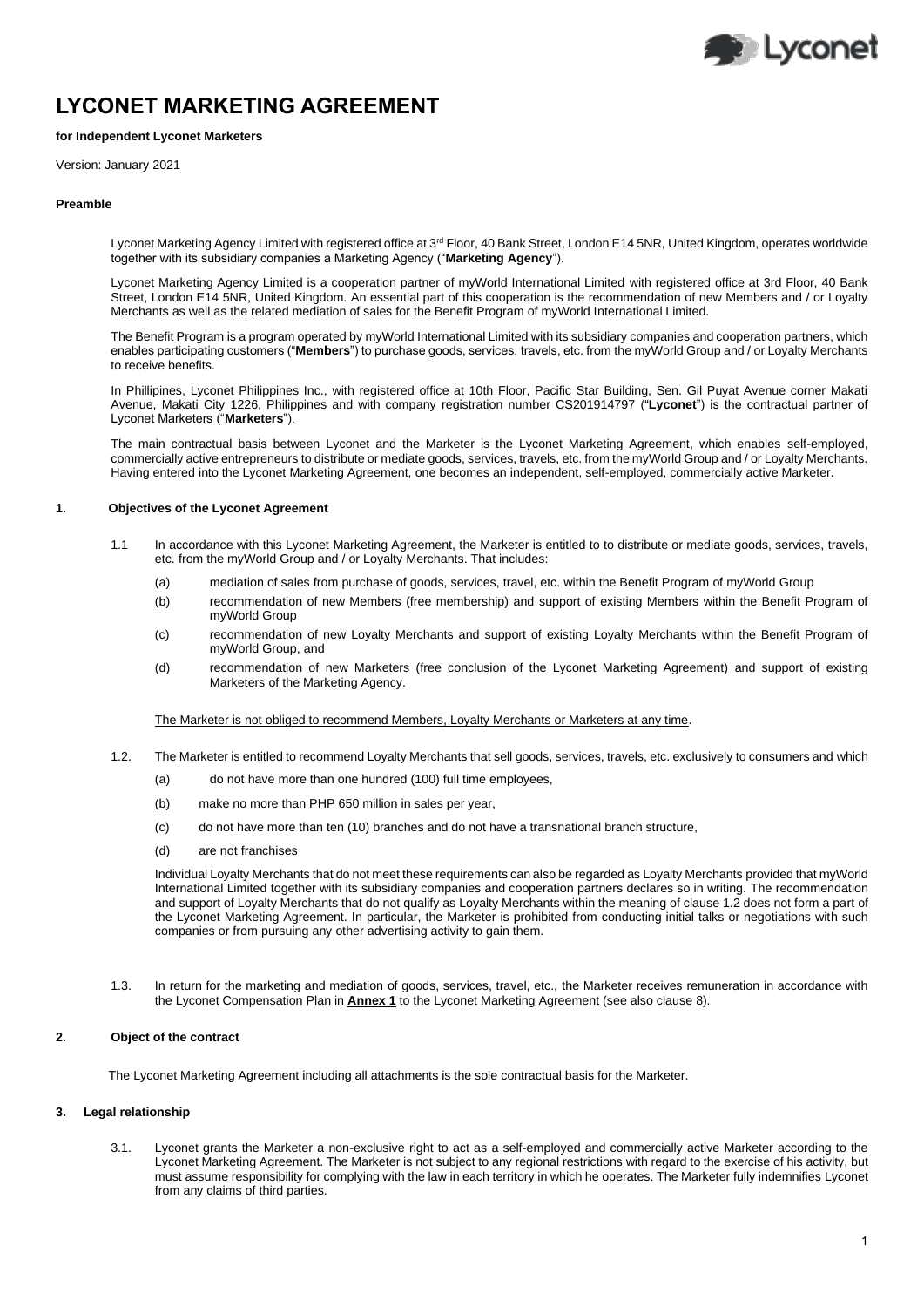

- 3.2. The Marketer acts as an independent entrepreneur within the commercial activity. No form of employment, service, or corporate relationship of any kind whatsoever is concluded between Lyconet and the Marketer. The Marketer provides his contractual services exclusively within the framework of an autonomous, independent activity that is legally independent of Lyconet and, in particular, the Marketer is not subject to instructions from Lyconet.
- 3.3. The Marketer is expressly prohibited from giving the impression that he is an employee, agent or representative of Lyconet or of any related company.
- 3.4. The Marketer is prohibited from representing Lyconet. In particular he is not authorised to conclude contracts or receive services on behalf of Lyconet. The Marketer is also prohibited from representing other group companies of the Lyconet or myWorld Group, their cooperation partners and Loyalty Merchants. Infringement of this clause will entitle Lyconet to terminate the Lyconet Marketing Agreement for good cause in accordance with clause 12.2.
- 3.5. Only one registration (i.e. one ID number) is permitted for each Marketer, whether a natural or legal person. The residential or business address (registered office) of the Marketer must be stated in the registration. Multiple registrations made to achieve unjustified advantages according to the Lyconet Compensation Plan in **Annex 1** entitle Lyconet to terminate the contractual relationship for good cause and to withdraw the advantages obtained in this way. In the case of multiple registrations, the last registered ID numbers will be deleted. Advantages according to the Lyconet Compensation Plan in **Annex 1**, which only resulted through multiple registrations, will be forfeited.

# **4. Precondition for a Marketer's activity and Earnings**

- 4.1. The conclusion of the Lyconet Marketing Agreement requires natural persons to have reached the age of majority.
- 4.2. The Marketer must independently ensure that his commercial activity is duly registered and that he has the necessary regulatory approvals to practice his trade. He must ensure that all his personal obligations to pay taxes and other levies are met and hereby agrees to indemnify Lyconet, any company affiliated with Lyconet, the myWorld Group, its cooperation partners and Loyalty Merchants against any claims by third parties if they are not met.

# **5. Rights and obligations of the Marketer**

- 5.1 The Marketer is entitled to use third parties (e.g. assistance) to provide organisational support for his activities. The Marketer must ensure that the obligations of this Agreement are also met by such third parties.
- 5.2 The Marketer is required to make only such statements about Lyconet, any company affiliated with Lyconet, the myWorld Group, its cooperation partners and Loyalty Merchants that are in accordance with the official Lyconet documentation.
- 5.3 As soon as the Marketer becomes aware of a possible breach of the provisions of the Lyconet Marketing Agreement by another Marketer, he must notify Lyconet without delay.
- 5.4 If the Marketer intends to carry out chargeable events or otherwise offer chargeable services to third parties regarding the Benefit Program or the Marketing Agency, he must first obtain the consent of Lyconet in writing (email is sufficient).

# **6. Communication materials**

- 6.1 Lyconet provides the Marketer with the advertising and information material (documents, catalogues, presentations, etc.) ("**Communication Material**") required by the Marketer to carry out his activity under the Lyconet Marketing Agreement for download free of charge a[t www.lyconet.com](http://www.lyconet.com/) (log-in section).
- 6.2 The Marketer may use only the current version of the Communication Material authorised by Lyconet and made available at www.lyconet.com. Before using the Communication Material, the Marketer must check if it corresponds to the current version. Lyconet reserves the right to terminate the Lyconet Marketing Agreement for good cause, in accordance with clause 12.2, if the Marketer uses any unauthorised communication materials.
- 6.3 In the event of termination of the Lyconet Marketing Agreement, the Marketer will, if requested, destroy immediately any Communication Material made available to him and confirm its destruction to Lyconet in writing.
- 6.4 Publications and advertisements as well as the use of trademarks of Lyconet or companies affiliated with Lyconet, the myWorld Group, their cooperation partners and Loyalty Merchants, such as the company logo and the trademarks of Lyconet, myWorld, Child & Family Foundation, Greenfinity Foundation etc., are only permitted within the framework of the authorized Communication Material. This also applies for its use via internet, social media or other electronic media.
- 6.5 The Marketer shall indemnify Lyconet, companies affiliated with Lyconet, the myWorld group, their cooperation partners and Loyalty Merchants from claims of third parties that they assert against Lyconet, companies affiliated with Lyconet, the myWorld Group, their cooperation partners and Loyalty Merchants due to a culpable violation of their commercial property rights by the Marketer.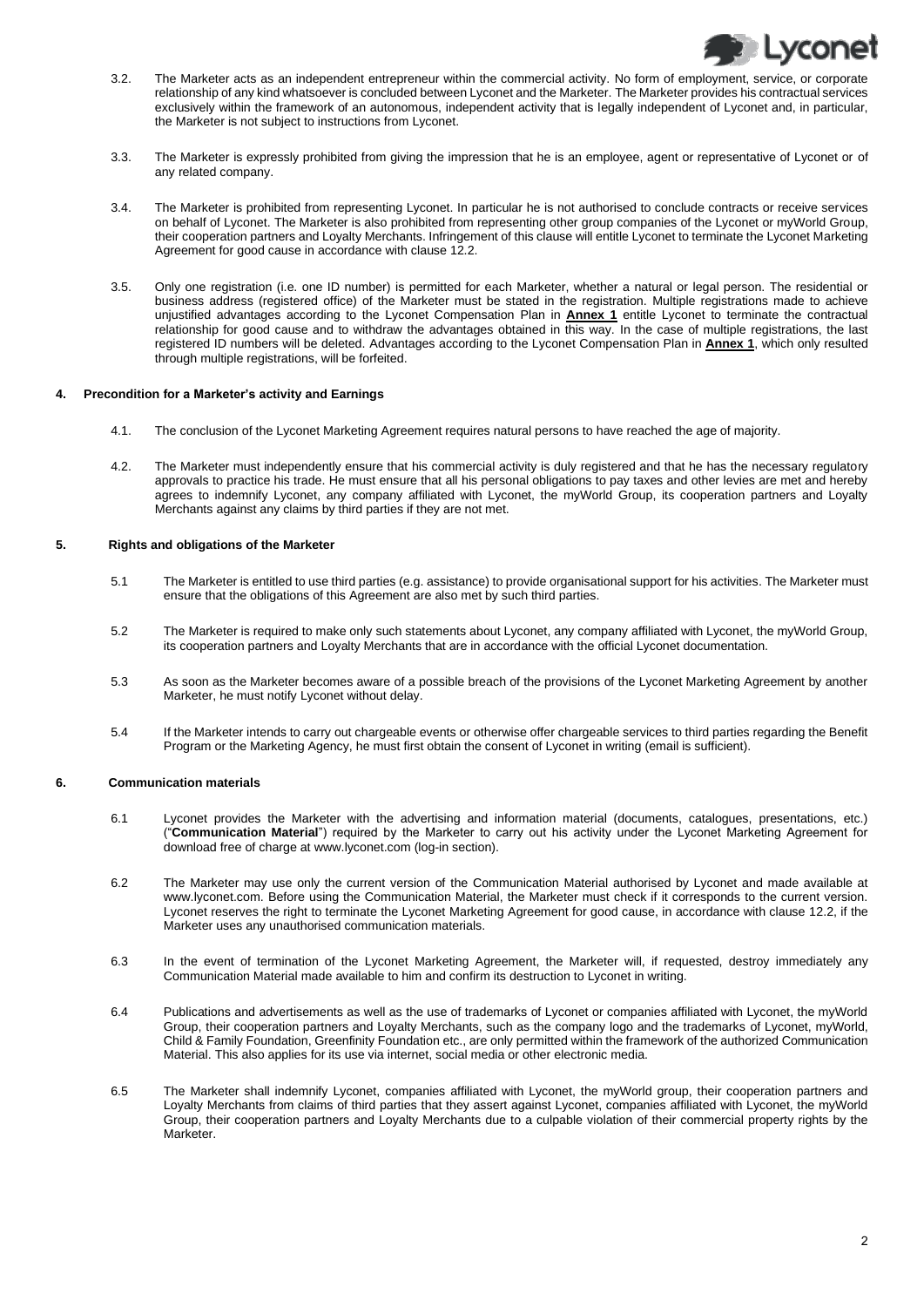

## **7. Change or assignment of a Recommender**

- 7.1 Marketers without a Recommender have the right to be assigned a Recommender at any time if the Recommender give his explicit consent.
- 7.2 Marketers with a Recommender can make a change of Recommender if following requirements are met:
	- The Marketer has had the same Recommender for the last 6 months.
	- The Marketer was not in any Career Level according to the Lyconet Compensation Plan in **Annex 1** in the last 6 months.
	- The new Recommender give his explicit consent to the change.
- 7.3 As a result of the change of Recommender, the Marketer will lose his previously recommended Members and Marketers. However, the change of Recommender has no further effects for these previously recommended Members or Marketers themselves.
- 7.4 In the event of a termination of the Lyconet Marketing Agreement and a subsequent new registration within 6 months, the Marketer will automatically be assigned to the Recommender the Marketer had at the moment of termination.

#### **8. Remuneration**

- 8.1 The Marketer will be remunerated for marketing or mediation of goods, services, travels, etc. according to the Lyconet Compensation Plan in Annex 1. The Marketer has no claim against Lyconet for reimbursement for expenses incurred in the performance of his activity (e.g. travel, hotel, materials or personnel costs).
- 8.2 All payments are calculated monthly in accordance with the Lyconet Compensation Plan in **Annex 1**. Lyconet provides all relevant information for the remuneration to the Lyconet Compensation Plan in **Annex 1** to the Marketer via the log-in area at [www.lyconet.com.](http://www.lyconet.com/)
- 8.3 The Marketer must review the credit advices immediately and make any objections in writing to Lyconet no later than one week after receipt of the invoice vi[a www.lyconet.com.](http://www.lyconet.com/) Infringement of this obligation may entitle Lyconet to a claim for damages.
- 8.4 Entitlement to initial payment of the remuneration arises when the Marketer has 5 direct active Members according to the Lyconet Compensation Plan in **Annex 1**. A minimum amount according to the Lyconet Compensation Plan in **Annex 1** must be reached for the transfer to the Marketer's bank account to take place.

#### **9. Secrecy and Confidentiality**

- 9.1 The Marketer will maintain secrecy, even after the termination of the Lyconet Marketing Agreement, in respect of all business and commercial activity secrets of Lyconet that have been entrusted or made known to him by Lyconet during its activities.
- 9.2 Documents relating to internal business transactions entrusted to the Marketer must be returned to Lyconet immediately at its request after they have been duly used, but no later than on the termination of the Lyconet Marketing Agreement.
- 9.3 The Marketer will also impose these secrecy and confidentiality obligations on third parties according to clause 5.1.

# **10. Data Protection**

- 11.1. To the extent necessary for the implementation of the Lyconet Marketing Agreement, in particular for the calculation of remuneration according to the Lyconet Compensation Plan in **Annex 1**, Lyconet, being responsible for data protection, collects, stores and processes personal or company-related data as well as data on activities of the Marketer.
- 11.2. All requests for information, changes, and deletion of Personal Data may be addressed to Lyconet Philippines Inc., 10th Floor, Pacific Star Building, Sen. Gil Puyat Avenue corner Makati Avenue, Makati City 1226, Philippines or by e-mail to international@lyconet.com. Further data protection-relevant provisions when using the Lyconet website can be found in the Privacy Policy at www.lyconet.com.
- 11.3. Lyconet uses internationally recognised security technology to protect the Marketers' Data against unauthorised access and undertakes to protect the Marketer's Data strictly in accordance with applicable laws and regulations of Philippines.
- 11.4. If the Marketer uses additional IT-supported services and Lyconet processes Data entered by the Marketer in connection with the use of such additional IT-supported services, the parties shall execute a data-processing agreement separately.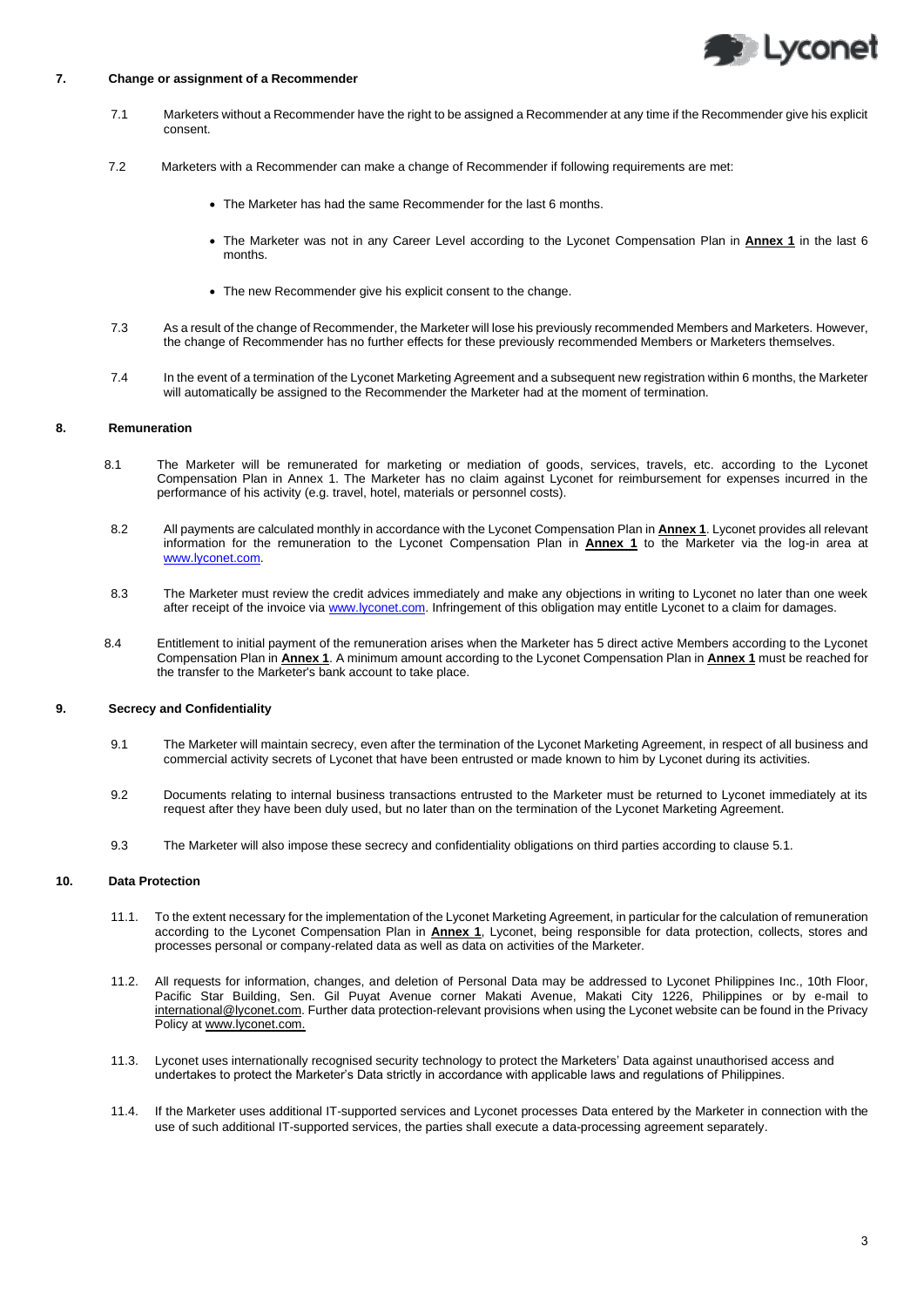

## **11. Non-compete / non-solicitation agreement**

- 11.1 The Marketer will not, for any part of the duration of the Lyconet Marketing Agreement, directly or indirectly, or through any third parties, without the prior written consent of Lyconet, provide such services to a competitor providing services that are identical or similar to those of Lyconet or manage or participate in a rival company or otherwise support or advise it.
- 11.2 The activities of the Marketer in any competing undertaking already existing at the time of conclusion of the Lyconet Marketing Agreement and disclosed in writing (email) are excluded from the above non-compete agreement.
- 11.3 The Marketer will also refrain, during the term of the Lyconet Marketing Agreement, from soliciting Members, Loyalty Merchants or Marketers, or even attempting to do so.
- 11.4 If the above provisions of this clause are infringed by the Marketer or third parties according to clause 5.1, Lyconet will be entitled to demand desistance from the relevant acts. This will not affect the right of Lyconet to terminate the Lyconet Marketing Agreement for good cause and to claim damages.

# **12. Term and termination of the Lyconet Marketing Agreement**

- 12.1 The Lyconet Marketing Agreement is concluded for an indefinite term and may be terminated by both parties subject to a 30-day period of notice.
- 12.2 Both parties have the right to terminate the Lyconet Marketing Agreement at any time for a good cause without notice. A good cause for termination by Lyconet is present especially in the following cases:
	- (a) The Marketer deliberately makes false statements when concluding the Lyconet Marketing Agreement.
	- (b) The Marketer uses unauthorised Communication Material in breach of clause 6.2.
	- (c) The Marketer uses trademarks and logos of Lyconet and its affiliated companies in violation of clause 6.4.
	- (d) The Marketer infringes the prohibition on competition or non-solicitation under clause 11 or infringes his secrecy and confidentiality obligations under to clause 9.
	- (e) The Marketer repeatedly provides wrong advice about the Benefit Program or Lyconet. An indication of wrong advice is if an above-average number of contracts introduced by him (including Members, Marketers, or Loyalty Merchants) are contested regularly by the other party, revoked or terminated at the next possible date.
	- (f) The Marketer operates a commercial resale of vouchers of myWorld Group or its Loyalty Merchants.
	- (g) The Marketer holds a chargeable event without the written consent of Lyconet or offers third parties chargeable services regarding the Benefit Program or Lyconet.
	- (h) The Marketer has been convicted of an intentional criminal offense (i) committed against Lyconet or a company affiliated with Lyconet and / or (ii) in connection with the exercise of his activity under the Lyconet Marketing Agreement, (iii) which has a factual connection with the Marketer's activity according to the Lyconet Marketing Agreement (e.g. property crimes such as fraud) or (iv) which is so serious that Lyconet no longer cooperates due to the destruction of the necessary basis of trust or an imminent loss of reputation can be expected.
	- (i) The Marketer is repeatedly in arrears with the fulfilment of a contractual claim for payment.
	- (j) The financial situation of the Marketer deteriorates so significantly that his solvency can be called into question.
	- (k) In addition to the significant damage to the economic interests or the reputation of Lyconet or the Loyalty Merchant, the breach of essential contractual obligations is considered as a good cause.

A termination for good cause for a breach of contract as a rule requires the expiry of a specified deadline for remedial action or a previous unheeded warning. However, setting a deadline or warning is unnecessary if the infringement is so serious that Lyconet can no longer be reasonably expected to continue the Lyconet Marketing Agreement for that very reason.

- 12.3 Every declaration of termination must be in writing. The commencement of the period of notice is the date of receipt of the letter of termination.
- 12.4 Participation by a Marketer in the Benefit Program remains unaffected by the termination of this Lyconet Agreement.

# **13. Effects Result of termination**

- 13.1 The remuneration already paid will remain with the Marketer. In addition, the Marketer will be entitled to disbursements of remuneration for which all conditions under the Lyconet Compensation Plan in **Annex 1** have already been met at the time of termination. Further claims of the Marketer against Lyconet are excluded, subject to mandatory legal claims.
- 13.2 Unless otherwise agreed, payments made by the Marketer (e.g. for services or voucher orders) will not be refunded. Expenses of the Marketer will not be refunded.

# **14. Liability**

14.1 Lyconet is liable for damages resulting from injury to life, limb, or health that are based on a wilful or negligent breach of duty by Lyconet. Lyconet is also fully liable for other damages that are based on an intentional or grossly negligent breach of duty by Lyconet.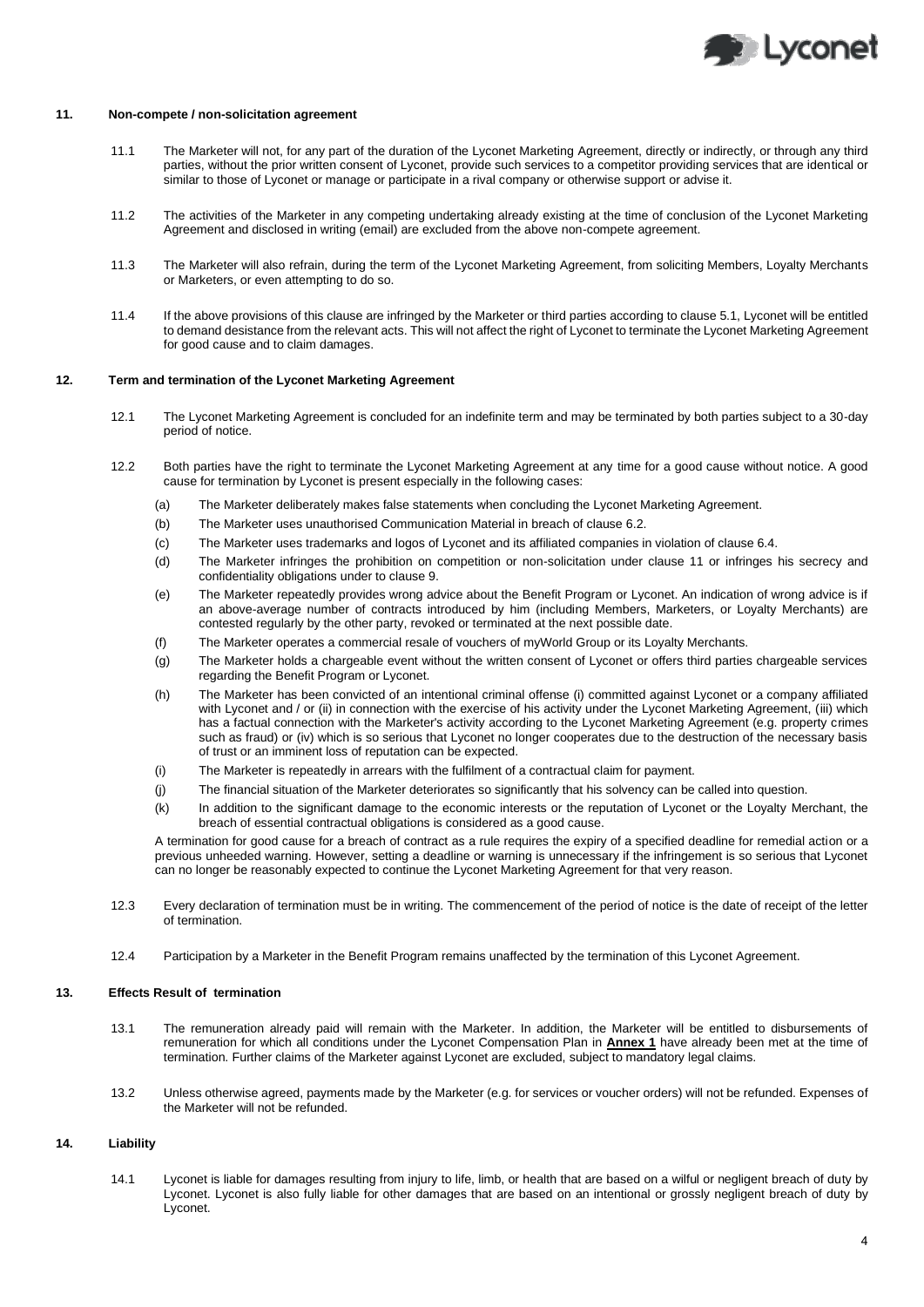

- 14.2 For damages due to simple negligent infringement of such obligations as are fundamental for the proper and regular performance of the contract and on the fulfilment of which the Marketer may accordingly rely and does rely (primary obligations), Lyconet is only partially liable for typical and foreseeable damage.
- 14.3 Other claims for damages are excluded, subject to clause 14.5. This applies if Lyconet is not at fault.
- 14.4 If the liability of Lyconet is limited or excluded, the limitations or exclusions also apply to the personal liability of the employees, legal representatives, and vicarious agents of Lyconet.
- 14.5 The limitations of liability and disclaimers set out in this clause will not affect the liability of Lyconet under the mandatory statutory provisions of the Product Liability Act, the fraudulent concealment of a defect or the issue of a guarantee for the quality of an object.

### **15. Changes**

- 15.1 The Marketer undertakes to notify Lyconet immediately in writing of any changes to his essential data. This obligation relates in particular to changes in his address and bank details. In addition, the Marketer undertakes to notify Lyconet of any payment difficulties, and in any case, of impending insolvency or imminent over-indebtedness. If changes to the business address are not disclosed immediately, statements that Lyconet sends by post to the last known address will be deemed to have been received by the Marketer.
- 15.2 In individual cases, individual agreements will have priority over the Lyconet Marketing Agreement. The content of such agreements will be governed by a written contract or written confirmation by Lyconet. No verbal agreements have been concluded between the parties. In addition, Lyconet is entitled to send contract notices and information necessary for the performance of the contract to the Marketer via text message (SMS) or e-mail, provided that the Marketer gives the corresponding contact details and does not withdraw them.
- 15.3 Lyconet shall be entitled to send contract notices and information necessary for the performance of the contract to the Marketer via text message (SMS) or e-mail, provided that the Marketer gives the corresponding contact details to Lyconet and does not withdraw them.
- 15.4 Any amendment(s), change(s) and/or revision(s) to this Agreement and other contractual agreements between the Marketer and Lyconet shall be notified to the Marketer in writing to the address or email address given by the Marketer. Any such amendment(s), change(s) and/or revision(s) shall be deemed to have been duly accepted by the Marketer if the Marketer does not object to their validity within thirty (30) days of receipt. Lyconet shall inform the Marketer in writing at the commencement of the notice period that his consent to the notified amendment(s), change(s) and/or revision(s) to the Agreement is deemed to be given if he does not and/or fail to contradict or contest its validity within the thirty (30) days deadline. For avoidance of doubt, any amendment(s), changes and/or revision(s) made to this Agreement shall only be deemed to have been accepted by the Marketer if such notice has been given.

# **16. Applicable law and court of jurisdiction**

- 16.1 These conditions shall be governed by, and construed in accordance with, the law of the Philippines. The United Nations Convention on Contracts for the International Sale of Goods does not apply.
- 16.2 The exclusive legal venue for all disputes arising out of or in connection with this Agreement is the duly appointed court in the jurisdiction of Lyconet's registered office.
- 16.3 Unless the proceedings are preceded by a public arbitration procedure, the parties are required to hold a negotiation meeting at the registered office of Lyconet before the instigation of any legal proceedings.

# **17. General provisions**

- 17.1 The Marketer is not entitled to assign the Lyconet Marketing Agreement, or the rights and obligations established between the parties based on the Lyconet Marketing Agreement to a third party or otherwise, including by way of universal succession, without the prior written consent of Lyconet. However, if the Marketer dies, the contractual relationships existing between him and Lyconet will be transferred to his heirs under the applicable inheritance law. In addition, without the prior written consent of Lyconet, the Marketer is not entitled to encumber any existing rights with a lien.
- 17.2 The transfer of identification number (ID number) to third parties (e.g. due to a sale of the ID number) can in principle only take place with the written consent of Lyconet and the simultaneous transfer of all existing contractual relationships between the Marketer and the Lyconet group to third parties. If the Marketer dies, the contractual relationships (including his ID) existing between him and the Lyconet group shall pass to his heirs in accordance with the applicable inheritance law.
- 17.3 The right of the Marketer to offset claims of Lyconet is excluded. This does not apply in the case of mutual, interdependent claims, or if the Marketer offsets against an undisputed or legally enforceable claim.
- 17.4 Should any provision of the Lyconet Marketing Agreement be or become wholly or partially invalid or unenforceable, this will not affect the validity or enforceability of the remaining provisions.